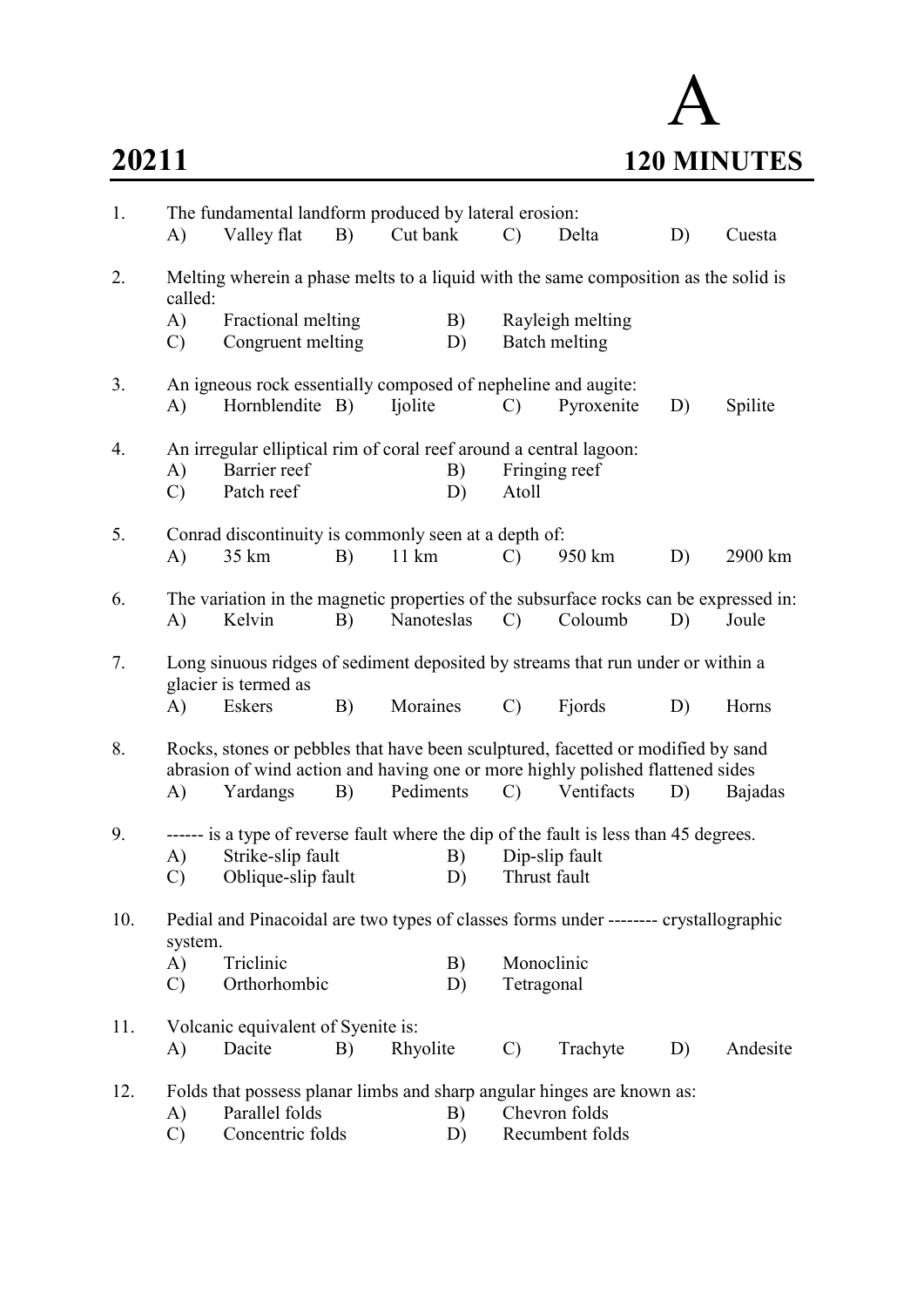| 13. |                                                                                                                                                  | ---------structure can be expected in the field of elongation of finite strain ellipse.                                      |    |                |    |                      |                    |    |                                                                                          |  |  |  |
|-----|--------------------------------------------------------------------------------------------------------------------------------------------------|------------------------------------------------------------------------------------------------------------------------------|----|----------------|----|----------------------|--------------------|----|------------------------------------------------------------------------------------------|--|--|--|
|     | A)                                                                                                                                               | Fold                                                                                                                         | B) | Fault          |    | $\mathcal{C}$        | Boudinage          | D) | No structure                                                                             |  |  |  |
| 14. | --------is a foliation defined by subparallel cleavage domains within which pressure<br>solution has forced the concentration of abundant micas. |                                                                                                                              |    |                |    |                      |                    |    |                                                                                          |  |  |  |
|     | A)                                                                                                                                               | Gneissosity                                                                                                                  |    |                | B) | Schistosity          |                    |    |                                                                                          |  |  |  |
|     | $\mathcal{C}$                                                                                                                                    | Eutaxitic structure                                                                                                          |    |                | D) | Crenulation cleavage |                    |    |                                                                                          |  |  |  |
|     |                                                                                                                                                  |                                                                                                                              |    |                |    |                      |                    |    |                                                                                          |  |  |  |
| 15. |                                                                                                                                                  | Wall rocks that are weak and incompetent to respond in a plastic manner to faulting<br>and are commonly converted to ------. |    |                |    |                      |                    |    |                                                                                          |  |  |  |
|     | $\mathbf{A}$                                                                                                                                     | Sole marks                                                                                                                   | B) | Cockscomb      |    | $\mathcal{C}$        | Gouge              | D) | Mylonite                                                                                 |  |  |  |
| 16. | A)                                                                                                                                               | An unconformity separating strata that are parallel to each other:<br>Disconformity                                          |    |                | B) |                      | Nonconformity      |    |                                                                                          |  |  |  |
|     |                                                                                                                                                  |                                                                                                                              |    |                |    |                      |                    |    |                                                                                          |  |  |  |
|     | $\mathcal{C}$                                                                                                                                    | Angular unconformity                                                                                                         |    |                | D) |                      | None of the above  |    |                                                                                          |  |  |  |
| 17. | A)                                                                                                                                               | A combination of strike-slip motion and extension (divergent strike-slip) is known as<br>Transpression                       |    |                | B) | Transform            |                    |    |                                                                                          |  |  |  |
|     | $\mathcal{C}$                                                                                                                                    | Transtension                                                                                                                 |    |                | D) | Pull-apart           |                    |    |                                                                                          |  |  |  |
|     |                                                                                                                                                  |                                                                                                                              |    |                |    |                      |                    |    |                                                                                          |  |  |  |
| 18. | continents.                                                                                                                                      | -------- are segments of oceanic crust between island arcs or between island arcs and                                        |    |                |    |                      |                    |    |                                                                                          |  |  |  |
|     | A)                                                                                                                                               | Oceanic trenches                                                                                                             |    |                | B) |                      | Back-arc basins    |    |                                                                                          |  |  |  |
|     | $\mathcal{C}$                                                                                                                                    | Accretionary prisms                                                                                                          |    |                | D) |                      | Continental shelve |    |                                                                                          |  |  |  |
| 19. | A)                                                                                                                                               | Stable parts of the continents composed of Precambrian rocks with little or no<br>sediment cover:<br>Aulacogens              | B) | Basin          |    | $\mathcal{C}$        | Shield             | D) | Fore-arc                                                                                 |  |  |  |
|     |                                                                                                                                                  |                                                                                                                              |    |                |    |                      |                    |    |                                                                                          |  |  |  |
| 20. | The process of uplift and erosion is known as ------.                                                                                            |                                                                                                                              |    |                |    |                      |                    |    |                                                                                          |  |  |  |
|     | A)                                                                                                                                               | Crustal geotherm                                                                                                             |    |                | B) |                      | Crustal exhumation |    |                                                                                          |  |  |  |
|     | $\mathcal{C}$                                                                                                                                    | Orogeny                                                                                                                      |    |                | D) | Subduction           |                    |    |                                                                                          |  |  |  |
| 21. |                                                                                                                                                  | ------------ are the fragments of the crust, brought to the surface by volcanic eruptions.                                   |    |                |    |                      |                    |    |                                                                                          |  |  |  |
|     | A)                                                                                                                                               | Crustal xenoliths                                                                                                            |    |                | B) | Pegmatites           |                    |    |                                                                                          |  |  |  |
|     | $\mathcal{C}$                                                                                                                                    | <b>Basalts</b>                                                                                                               |    |                | D) | Granites             |                    |    |                                                                                          |  |  |  |
|     |                                                                                                                                                  |                                                                                                                              |    |                |    |                      |                    |    |                                                                                          |  |  |  |
| 22. |                                                                                                                                                  | Which has the highest density among the following?                                                                           |    |                |    |                      |                    |    |                                                                                          |  |  |  |
|     | A)                                                                                                                                               | Plagioclase                                                                                                                  | B) | <b>Biotite</b> |    | $\mathcal{C}$        | Quartz             | D) | Perovskite                                                                               |  |  |  |
| 23. |                                                                                                                                                  | A region of the mantle just above the core where seismic velocity gradients are<br>anomalously low:                          |    |                |    |                      |                    |    |                                                                                          |  |  |  |
|     | A)                                                                                                                                               | D-layer                                                                                                                      | B) | Lithosphere    |    | $\mathcal{C}$        | <b>SIAL</b>        | D) | <b>SIMA</b>                                                                              |  |  |  |
| 24. |                                                                                                                                                  |                                                                                                                              |    |                |    |                      |                    |    | In Udden-Wentworth grain size scale, the clastic sediment of 4mm to 64 mm is called ---- |  |  |  |
|     | A)                                                                                                                                               | Granule                                                                                                                      | B) | Pebble         |    | $\mathcal{C}$        | Cobble             | D) | Boulder                                                                                  |  |  |  |
|     |                                                                                                                                                  |                                                                                                                              |    |                |    |                      |                    |    |                                                                                          |  |  |  |
| 25. | $\mathbf{A}$                                                                                                                                     | The boundary between diagenesis and metamorphism is -----.<br>$50^{\circ}$ C                                                 | B) | $300\,^0C$     |    | $\mathcal{C}$        | $200\text{ °C}$    | D) | $500\,^0C$                                                                               |  |  |  |
|     |                                                                                                                                                  |                                                                                                                              |    |                |    |                      |                    |    |                                                                                          |  |  |  |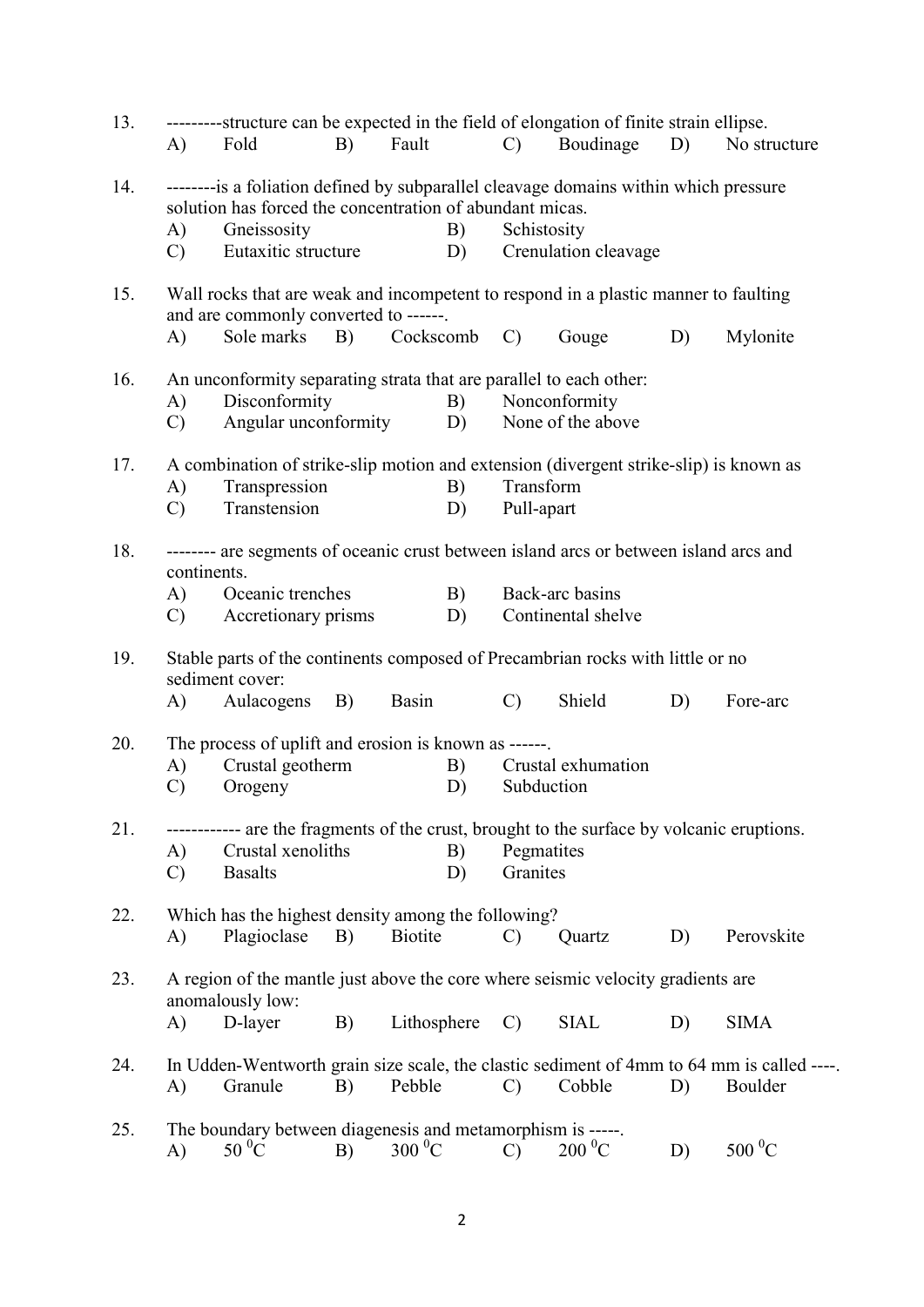| 26. | ---------- are nearly spherical, polycrystalline carbonate particles of sand size that have<br>a concentric or radial internal structure. |                                                                                         |    |            |  |                   |                                     |    |               |
|-----|-------------------------------------------------------------------------------------------------------------------------------------------|-----------------------------------------------------------------------------------------|----|------------|--|-------------------|-------------------------------------|----|---------------|
|     | A)                                                                                                                                        | Ooliths                                                                                 | B) |            |  |                   | Sparry calcite C) Intraclasts       | D) | Cement        |
| 27. |                                                                                                                                           | The chemical formula $CaSO_4 2H_2O$ is applicable to:                                   |    |            |  |                   |                                     |    |               |
|     | A)                                                                                                                                        | Anhydrite                                                                               | B) | Gypsum     |  | $\mathcal{C}$     | Kieserite                           | D) | Halite        |
| 28. |                                                                                                                                           | The mineral omphacite is associated with which of the following rock?                   |    |            |  |                   |                                     |    |               |
|     | A)                                                                                                                                        | Marble                                                                                  | B) | Hornfels   |  | $\mathcal{C}$     | Ecologite                           | D) | Dolostone     |
| 29. |                                                                                                                                           | Which one of the following minerals doesn't belong to Blueschist facies?                |    |            |  |                   |                                     |    |               |
|     | A)                                                                                                                                        | Garnet                                                                                  | B) |            |  |                   | Glaucophane C) Lawsonite            | D) | Chlorite      |
| 30. |                                                                                                                                           | The PT values of the invariant point in the aluminosilicate is:<br>$376\,^0C$ , 5.01 kb |    | B)         |  |                   |                                     |    |               |
|     | A)<br>$\mathbf{C}$                                                                                                                        | 401 $^0C$ , 3kb                                                                         |    | D)         |  | $300\,^0C$ , 4 kb | 501 <sup>o</sup> C, 3.76 kb         |    |               |
|     |                                                                                                                                           |                                                                                         |    |            |  |                   |                                     |    |               |
| 31. |                                                                                                                                           | What is 'F' in ACF components defined by Eskola?                                        |    |            |  |                   |                                     |    |               |
|     | A)                                                                                                                                        | FeO                                                                                     |    | B)         |  | $FeO + MgO$       |                                     |    |               |
|     | $\mathcal{C}$                                                                                                                             | $FeO + MnO$                                                                             |    | D)         |  |                   | $FeO + MgO + MnO$                   |    |               |
| 32. |                                                                                                                                           | Attainment of $T_{\text{max}}$ before $P_{\text{max}}$ is typical of                    |    |            |  |                   |                                     |    |               |
|     | A)                                                                                                                                        | Clockwise P-T-t path                                                                    |    | B)         |  |                   | Anticlockwise P-T-t path            |    |               |
|     | $\mathcal{C}$                                                                                                                             | Cooling path                                                                            |    | D)         |  |                   | Decompression path                  |    |               |
|     |                                                                                                                                           |                                                                                         |    |            |  |                   |                                     |    |               |
| 33. |                                                                                                                                           | The average density of the earth is -------                                             |    |            |  |                   |                                     |    |               |
|     | (A)                                                                                                                                       | 4.42 g/cm <sup>3</sup> B) 5.52 g/cm <sup>3</sup>                                        |    |            |  |                   | C) $6.52 \text{ g/cm}^3$            | D) | 5.62 $g/cm3$  |
| 34. |                                                                                                                                           | The spectrum of silica content in intermediate igneous rock is ----------.              |    |            |  |                   |                                     |    |               |
|     | (A)                                                                                                                                       | $66 - 72$ wt % B)                                                                       |    |            |  |                   | $45 - 52$ wt % C) $52 - 66$ wt % D) |    | 35-42 wt $\%$ |
| 35. |                                                                                                                                           | A granitoid rock with fine sugary texture is called:                                    |    |            |  |                   |                                     |    |               |
|     | A)                                                                                                                                        | Diabase                                                                                 | B) | Granophyre |  | $\mathcal{C}$     | Aplite                              | D) | Andesite      |
| 36. |                                                                                                                                           | A texture of replacement of plagioclase by epidote is called:                           |    |            |  |                   |                                     |    |               |
|     | A)                                                                                                                                        | Saussuritization                                                                        |    | B)         |  | Biotitization     |                                     |    |               |
|     | $\mathcal{C}$                                                                                                                             | Seritization                                                                            |    | D)         |  | Uralitization     |                                     |    |               |
| 37. |                                                                                                                                           | The process whereby a solid changes its phase to vapour phase is:                       |    |            |  |                   |                                     |    |               |
|     | A)                                                                                                                                        | Assimilation                                                                            |    | B)         |  | Conduction        |                                     |    |               |
|     | $\mathcal{C}$                                                                                                                             | Convection                                                                              |    | D)         |  | Sublimation       |                                     |    |               |
| 38. |                                                                                                                                           | Find out a high field strength element (HFS) from the following:                        |    |            |  |                   |                                     |    |               |
|     | A)                                                                                                                                        | K                                                                                       | B) | Rb         |  | $\mathcal{C}$     | $\mathbf{C}\mathbf{s}$              | D) | Th            |
|     |                                                                                                                                           |                                                                                         |    |            |  |                   |                                     |    |               |
| 39. |                                                                                                                                           | Half life of $^{238}$ U $^{206}$ Pb radiogenic isotope is:                              |    |            |  |                   |                                     |    |               |
|     | A)                                                                                                                                        | 0.7038 Gyr                                                                              | B) | 245.25 Gyr |  | $\mathcal{C}$     | 4.468 Gyr                           | D) | 49.44 Gyr     |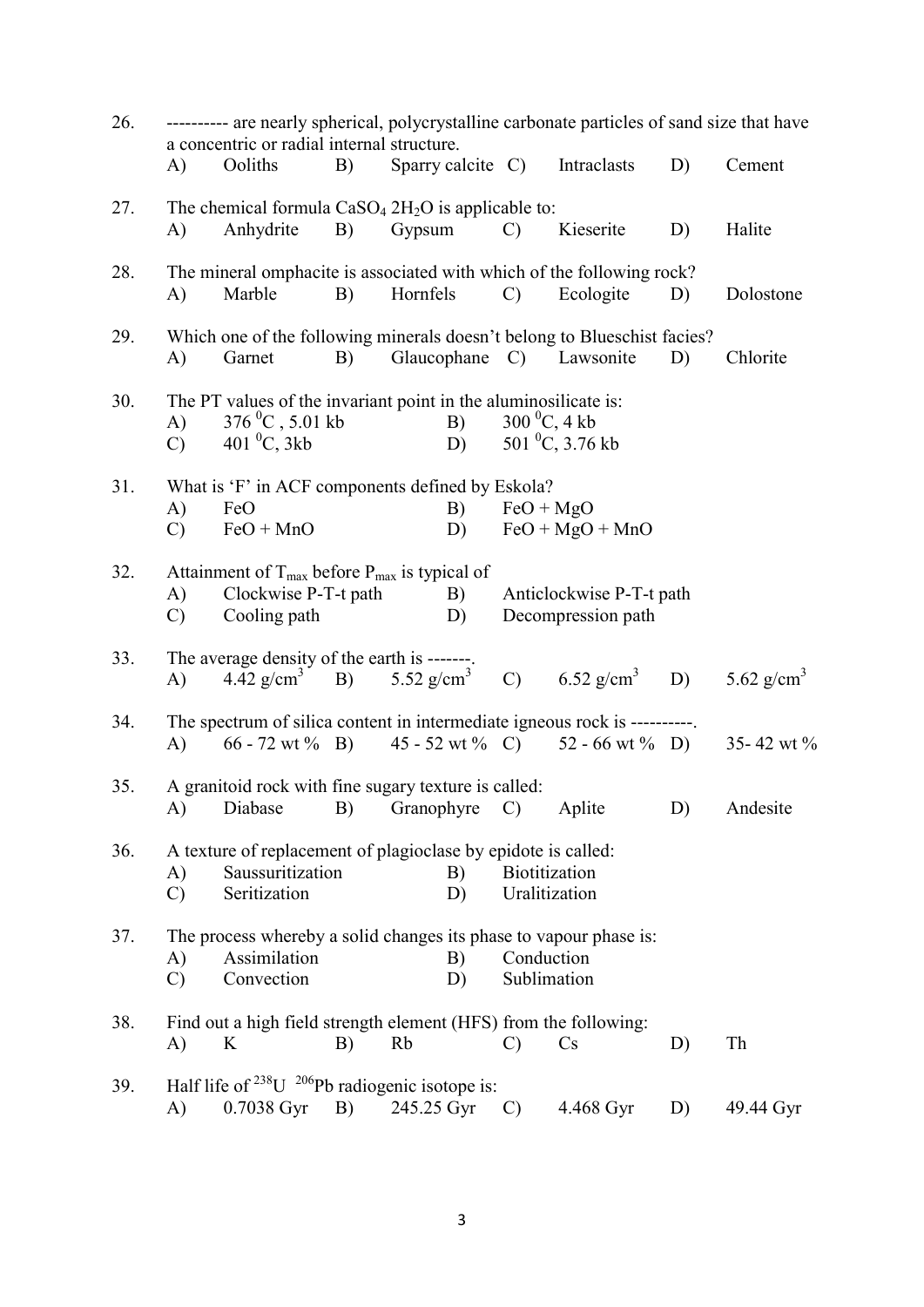| 40. | A)<br>$\mathcal{C}$           | The general symbol 111 is of which form?<br>Cube<br>Tetrahexahedron           |    | B)<br>D)              | Dodecahedron<br>Octahedron |                                                                                                                 |    |                       |  |  |
|-----|-------------------------------|-------------------------------------------------------------------------------|----|-----------------------|----------------------------|-----------------------------------------------------------------------------------------------------------------|----|-----------------------|--|--|
| 41. |                               |                                                                               |    |                       |                            | Any luminous radiations emitted from a substance after the removal of the exciting                              |    |                       |  |  |
|     | agent:<br>A)<br>$\mathcal{C}$ | Phosphorescence<br>Opalescence                                                |    | B)<br>D)              | Iridescence                | Fluorescence                                                                                                    |    |                       |  |  |
| 42. | A)                            | Find out a biaxial positive mineral from the following:<br>Topaz              | B) | Aragonite             | $\mathcal{C}$              | Hypersthene                                                                                                     | D) | Muscovite             |  |  |
| 43. | A)                            | The mineral in the Moh's scale that crystallises in cubic system:<br>Corundum | B) | Quartz                | $\mathcal{C}$              | Topaz                                                                                                           | D) | Fluorite              |  |  |
| 44. | A)                            | Birefringence B)                                                              |    | Pleochrism            | $\mathcal{C}$              | The absolute value of the difference between the extreme refractive indices is termed as:<br>Refraction         | D) | Reflection            |  |  |
| 45. |                               | 50-200 $^0$ C is termed as:                                                   |    |                       |                            | Hydrothermal ore deposits formed at less than 1500 metre depth and temperature of                               |    |                       |  |  |
|     | A)                            | Epithermal                                                                    | B) | Mesothermal C)        |                            | Hypothermal D)                                                                                                  |    | Hydrothermal          |  |  |
| 46. | A)                            | Find the tungsten bearing mineral from the following:<br>Turgite              | B) | Siderite              | $\mathcal{C}$              | Scheelite                                                                                                       | D) | Goethite              |  |  |
| 47. | A)                            | Malachite                                                                     | B) | Azurite               | $\mathcal{C}$              | Find out the sulphide mineral of copper as per the chemical composition CuS:<br>Cuprite                         | D) | Covellite             |  |  |
| 48. |                               | Cassiterite is the ore mineral of -------                                     |    |                       |                            |                                                                                                                 |    |                       |  |  |
|     | A)                            | Zinc                                                                          | B) | Silver                | $\mathcal{C}$              | Tin                                                                                                             | D) | Antimony              |  |  |
| 49. |                               | mineral deposit?                                                              |    |                       |                            | The places Sukinda and Katpal in Odisha are famous for which of the following                                   |    |                       |  |  |
|     | A)                            | Copper                                                                        | B) | Chromite              | $\mathcal{C}$              | Zinc                                                                                                            | D) | Gold                  |  |  |
| 50. | A)                            | Specific gravity of baryte is:<br>$3.5$ g/cm <sup>3</sup>                     | B) | 4.5 g/cm <sup>3</sup> |                            | C) $5.4 \text{ g/cm}^3$                                                                                         | D) | 6.2 g/cm <sup>3</sup> |  |  |
| 51. | A)<br>$\mathcal{C}$           | Volcanic arc<br>Glaciogenic                                                   |    | B)<br>D)              |                            | Algoma type BIF is associated with ----------type of tectonic setting.<br>Continental platform<br>None of these |    |                       |  |  |
| 52. | A)                            | Wayanad                                                                       | B) | Nilambur              | $\mathcal{C}$              | Magnesite deposit is identified from which of the following district of Kerala:<br>Kollam                       | D) | Palakkad              |  |  |
| 53. | A)                            | Index fossils from lower Devonian to upper Cretaceous:<br>Brachiopods B)      |    | Gastropods            | $\mathcal{C}$              | Ammonites                                                                                                       | D) | Trilobites            |  |  |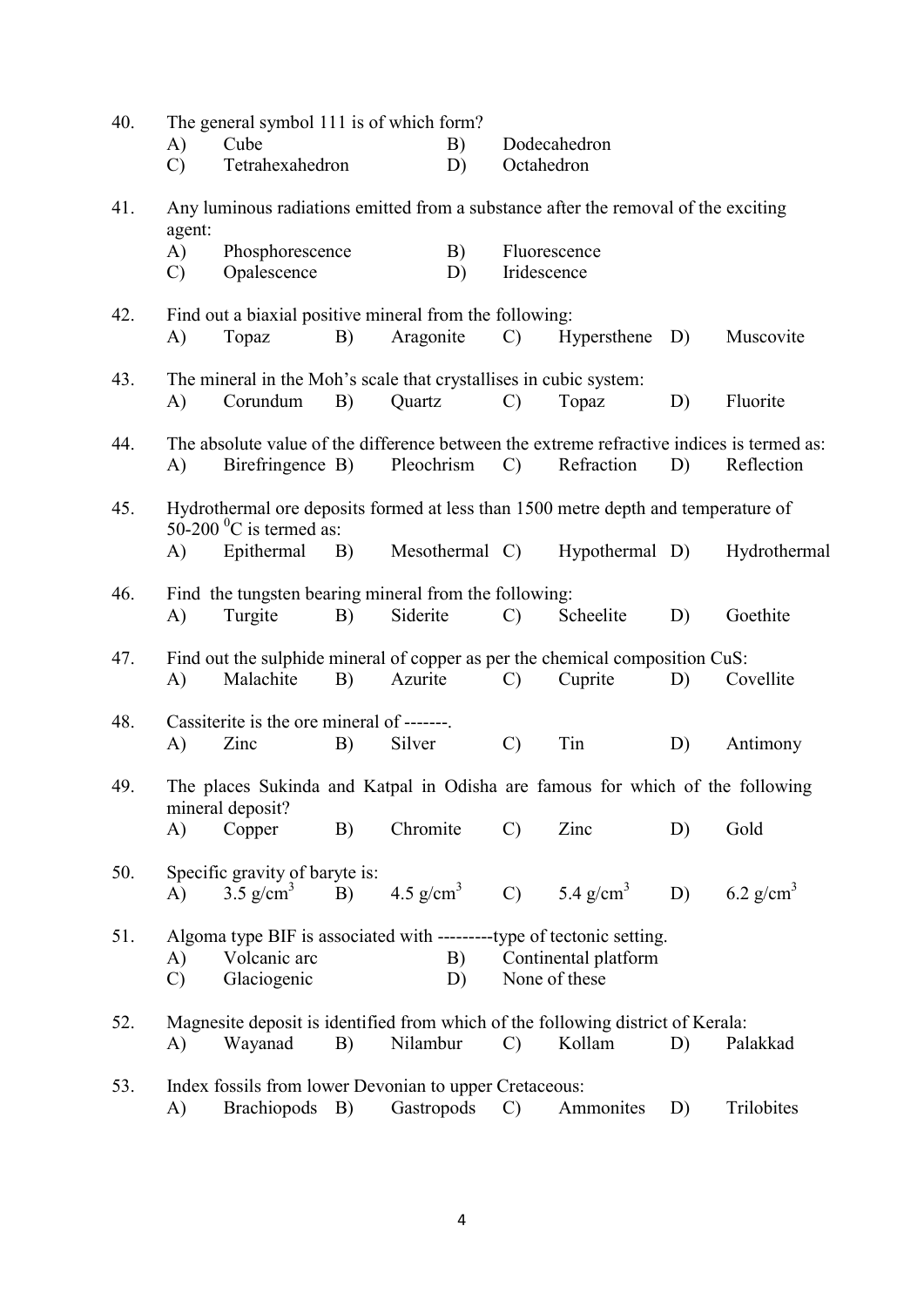| 54. |                | The plant fossil Gangamopteris represents:                                               |         |    |               |                                  |    |           |
|-----|----------------|------------------------------------------------------------------------------------------|---------|----|---------------|----------------------------------|----|-----------|
|     | A)             | Upper Gondwana                                                                           |         | B) |               | Lower Gondwana                   |    |           |
|     | $\mathcal{C}$  | Cretaceous                                                                               |         | D) | Jurassic      |                                  |    |           |
| 55. |                | ------- is a monsoonal index planktonic foraminifera species.                            |         |    |               |                                  |    |           |
|     | A)             | Texturalia                                                                               |         | B) | Cibicides     |                                  |    |           |
|     | $\mathcal{C}$  | Neogloboquadrian                                                                         |         | D) |               | Globigerina                      |    |           |
| 56. |                | Among the following trilobiltes, which one belongs to Middle Cambrian?                   |         |    |               |                                  |    |           |
|     | A)             | Phacops<br>B)                                                                            | Olenus  |    | $\mathcal{C}$ | Paradoxide                       | D) | Olenellus |
| 57. |                | The smallest unit of stratigraphic scale is ----------.                                  |         |    |               |                                  |    |           |
|     | A)             | B)<br>Zone                                                                               | Stage   |    | $\mathcal{C}$ | Series                           | D) | System    |
| 58. |                | ---------- is an area of complete darkness in the ocean with a very low temperature of   |         |    |               |                                  |    |           |
|     |                | about 1 $^0C$ to 5 $^0C$ .                                                               |         |    |               |                                  |    |           |
|     | A)             | Bathyal zone                                                                             |         | B) |               | Abyssal zone                     |    |           |
|     | $\mathcal{C}$  | Neritic zone                                                                             |         | D) |               | Littoral zone                    |    |           |
| 59. |                | The average height of Lesser Himalayan Zone ranges between ------.                       |         |    |               |                                  |    |           |
|     | A)             | $1000 m - 2000 m$                                                                        |         | B) |               | $2000 m - 3000 m$                |    |           |
|     | $\mathbf{C}$ ) | $3000 m - 4000 m$                                                                        |         | D) |               | $4000 m - 5000 m$                |    |           |
| 60. |                | Which rift is bordered the NE part of Bastar craton?                                     |         |    |               |                                  |    |           |
|     | A)             | Narmada rift                                                                             |         | B) |               | Godavari rift                    |    |           |
|     | $\mathcal{C}$  | Kuchma rift                                                                              |         | D) |               | Mahanadi rift                    |    |           |
| 61. |                | The quartzite is representing the Cheyair Group of Cuddapah Supergroup:                  |         |    |               |                                  |    |           |
|     | A)             | Srisailam Quartzite                                                                      |         | B) |               | Bairenkonda Quartzite            |    |           |
|     | $\mathbf{C}$   | Pulivendla Quartzite                                                                     |         | D) |               | Gulcheru Quartzite               |    |           |
| 62. |                | The isotope that can be used to determine the age of groundwater:                        |         |    |               |                                  |    |           |
|     |                | A) Uranium 235 B) Thorium 232 C) Potassium 40 D) Carbon 14                               |         |    |               |                                  |    |           |
| 63. |                | Match the Litho units in List 1 with their porosity percentage in List 2 and choose the  |         |    |               |                                  |    |           |
|     |                | correct answer<br>List I                                                                 | List II |    |               |                                  |    |           |
|     | 1.             | Silt                                                                                     | a.      | 30 |               |                                  |    |           |
|     | 2.             | Clay                                                                                     | b.      | 28 |               |                                  |    |           |
|     | 3.             | Coarse gravel                                                                            | c.      | 42 |               |                                  |    |           |
|     | 4.             | Limestone                                                                                | d.      | 46 |               |                                  |    |           |
|     |                | A) $1-d$ , $2-c$ , $3-b$ , $4-a$                                                         |         |    |               | B) $1-a$ , $2-b$ , $3-c$ , $4-d$ |    |           |
|     |                | C) $1-b$ , $2-c$ , $3-d$ , $4-a$                                                         |         |    |               | D) $1-c, 2-a, 3-d, 4-b$          |    |           |
| 64. |                | -------- is resulting from release of water under pressure from confined aquifers either |         |    |               |                                  |    |           |
|     |                | at an outcrop of the aquifer or through an opening in the confining bed.                 |         |    |               |                                  |    |           |
|     | A)             | Contact spring                                                                           |         | B) |               | Artesian spring                  |    |           |
|     | C)             | <b>Impervious Rock Spring</b>                                                            |         | D) |               | Fracture spring                  |    |           |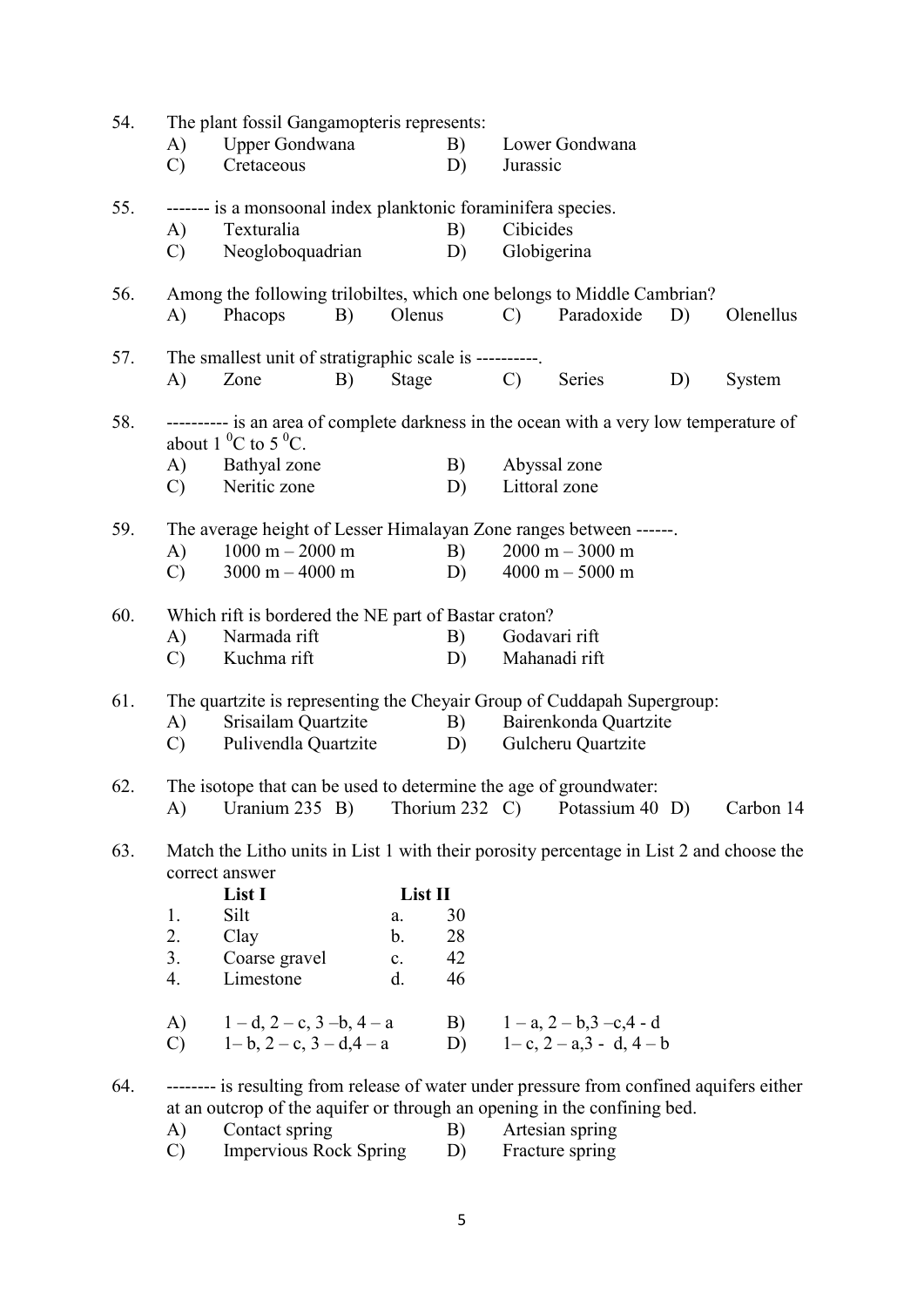| 65. | The frozen portion of the earth's surface water including ocean, lakes, rivers, snow<br>cover, glaciers, ice caps, ice sheets and frozen ground, is termed as: |                                                                        |    |                                     |               |                                                                                        |    |              |  |  |  |  |
|-----|----------------------------------------------------------------------------------------------------------------------------------------------------------------|------------------------------------------------------------------------|----|-------------------------------------|---------------|----------------------------------------------------------------------------------------|----|--------------|--|--|--|--|
|     | A)                                                                                                                                                             | Hydrosphere B)                                                         |    | Cryosphere                          | $\mathbf{C}$  | Thermosphere D)                                                                        |    | Exosphere    |  |  |  |  |
|     |                                                                                                                                                                |                                                                        |    |                                     |               |                                                                                        |    |              |  |  |  |  |
| 66. |                                                                                                                                                                | The age of 'Little Ice Age'(a major period of ice advance) is:         |    |                                     |               |                                                                                        |    |              |  |  |  |  |
|     | A)                                                                                                                                                             | $0.1 - 0.4$ ka BP                                                      |    | B)                                  |               | $0.4 - 07$ ka BP                                                                       |    |              |  |  |  |  |
|     | $\mathcal{C}$                                                                                                                                                  | $0.2 - 0.4$ ka BP                                                      |    | D)                                  |               | $0.3 - 0.5$ ka BP                                                                      |    |              |  |  |  |  |
|     |                                                                                                                                                                |                                                                        |    |                                     |               |                                                                                        |    |              |  |  |  |  |
| 67. |                                                                                                                                                                | A technique which CANNOT be applied in Quaternary dating:              |    |                                     |               |                                                                                        |    |              |  |  |  |  |
|     | A)                                                                                                                                                             | Radiocarbon                                                            |    | B)                                  |               | Thermoluminescence                                                                     |    |              |  |  |  |  |
|     | $\mathcal{C}$                                                                                                                                                  | Rb-Sr                                                                  |    | D)                                  |               | Tephrochronology                                                                       |    |              |  |  |  |  |
| 68. | One of the following factors that had <b>NOT</b> influenced fluvial environments during the                                                                    |                                                                        |    |                                     |               |                                                                                        |    |              |  |  |  |  |
|     |                                                                                                                                                                | <b>Quaternary Period:</b>                                              |    |                                     |               |                                                                                        |    |              |  |  |  |  |
|     | A)                                                                                                                                                             |                                                                        |    |                                     |               |                                                                                        |    |              |  |  |  |  |
|     | Base level change and tectonic effects<br>Catchment water balance and erosional processes<br>B)                                                                |                                                                        |    |                                     |               |                                                                                        |    |              |  |  |  |  |
|     | Metamorphism of the basement rocks<br>$\mathcal{C}$                                                                                                            |                                                                        |    |                                     |               |                                                                                        |    |              |  |  |  |  |
|     | Catchment fluvial (river channel) processes<br>D)                                                                                                              |                                                                        |    |                                     |               |                                                                                        |    |              |  |  |  |  |
|     |                                                                                                                                                                |                                                                        |    |                                     |               |                                                                                        |    |              |  |  |  |  |
| 69. |                                                                                                                                                                |                                                                        |    |                                     |               | Which one of the terms is <b>NOT</b> related to the kind of aperture commonly found in |    |              |  |  |  |  |
|     |                                                                                                                                                                | pollen grains?                                                         |    |                                     |               |                                                                                        |    |              |  |  |  |  |
|     | A)                                                                                                                                                             | Oval                                                                   | B) | Triporate                           | $\mathcal{C}$ | Tricolpate                                                                             | D) | Tricolporate |  |  |  |  |
|     |                                                                                                                                                                |                                                                        |    |                                     |               |                                                                                        |    |              |  |  |  |  |
| 70. | A)                                                                                                                                                             | Which one of the following elements is <b>NOT</b> a Siderophile?<br>Fe | B) | Co                                  | $\mathbf{C}$  | Ni                                                                                     | D) | Cu           |  |  |  |  |
|     |                                                                                                                                                                |                                                                        |    |                                     |               |                                                                                        |    |              |  |  |  |  |
| 71. | Mass of solute (mg) divided by mass of solution (kg) is expressed as                                                                                           |                                                                        |    |                                     |               |                                                                                        |    |              |  |  |  |  |
|     | A)                                                                                                                                                             | Milligrams per litre $(mg/L)$<br>B)<br>Parts per million (ppm)         |    |                                     |               |                                                                                        |    |              |  |  |  |  |
|     | $\mathcal{C}$                                                                                                                                                  | Molarity                                                               |    | D)                                  | Molality      |                                                                                        |    |              |  |  |  |  |
|     |                                                                                                                                                                |                                                                        |    |                                     |               |                                                                                        |    |              |  |  |  |  |
| 72. | What happens in a 'closed' thermodynamic system?                                                                                                               |                                                                        |    |                                     |               |                                                                                        |    |              |  |  |  |  |
|     | A)                                                                                                                                                             | Mass exchange only                                                     |    |                                     |               |                                                                                        |    |              |  |  |  |  |
|     | B)                                                                                                                                                             | Energy exchange only                                                   |    |                                     |               |                                                                                        |    |              |  |  |  |  |
|     | $\mathcal{C}$                                                                                                                                                  | Both mass and energy exchange                                          |    |                                     |               |                                                                                        |    |              |  |  |  |  |
|     | D)                                                                                                                                                             | Neither mass nor energy exchange                                       |    |                                     |               |                                                                                        |    |              |  |  |  |  |
|     |                                                                                                                                                                |                                                                        |    |                                     |               |                                                                                        |    |              |  |  |  |  |
| 73. | The first law of thermodynamics is based on which of the following concept?<br>The concept of entropy                                                          |                                                                        |    |                                     |               |                                                                                        |    |              |  |  |  |  |
|     | A)                                                                                                                                                             | The concept of entropy scale                                           |    |                                     |               |                                                                                        |    |              |  |  |  |  |
|     | B)                                                                                                                                                             |                                                                        |    | Principle of conservation of energy |               |                                                                                        |    |              |  |  |  |  |
|     | $\mathcal{C}$<br>D)                                                                                                                                            | Degrees of freedom in the system                                       |    |                                     |               |                                                                                        |    |              |  |  |  |  |
|     |                                                                                                                                                                |                                                                        |    |                                     |               |                                                                                        |    |              |  |  |  |  |
| 74. |                                                                                                                                                                |                                                                        |    |                                     |               | Elements that occur in rocks or minerals in concentration of a few tenths of a percent |    |              |  |  |  |  |
|     |                                                                                                                                                                | (typically $< 0.1$ wt%):                                               |    |                                     |               |                                                                                        |    |              |  |  |  |  |
|     | A)                                                                                                                                                             | Trace elements                                                         |    | B)                                  |               | Major elements                                                                         |    |              |  |  |  |  |
|     | $\mathcal{C}$                                                                                                                                                  | Lanthanides                                                            |    | D)                                  | Actinides     |                                                                                        |    |              |  |  |  |  |
|     |                                                                                                                                                                |                                                                        |    |                                     |               |                                                                                        |    |              |  |  |  |  |
| 75. |                                                                                                                                                                |                                                                        |    |                                     |               | Which one among the following is <b>not</b> a part of the supersystems of the earth?   |    |              |  |  |  |  |
|     | A)                                                                                                                                                             | Asthanosphere                                                          |    | B)                                  |               | Geosphere                                                                              |    |              |  |  |  |  |

C) Hydrosphere D) Atmosphere D)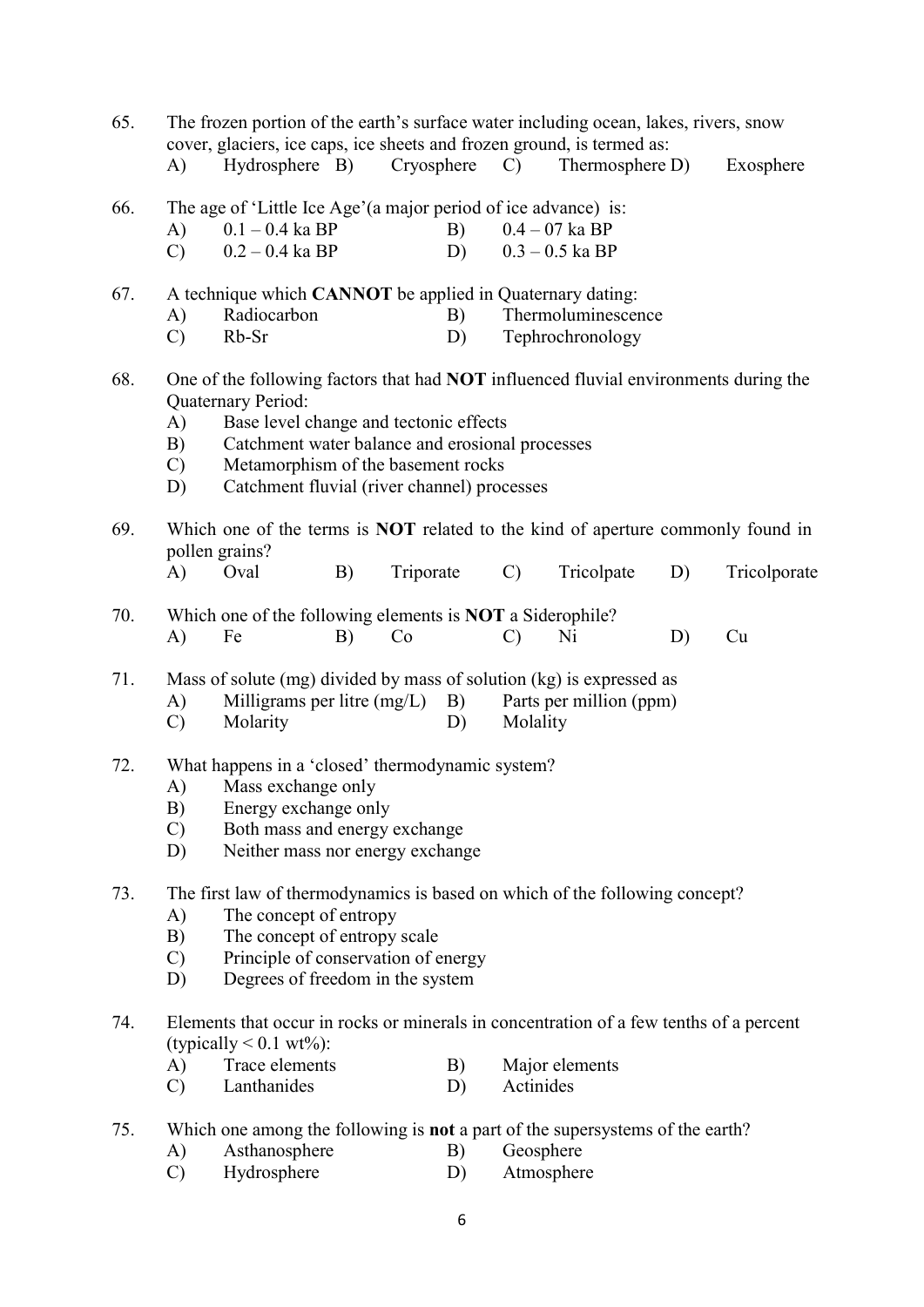| 76. | Find out the crustal abundance of elements in decreasing order:<br>B) $Q > Si > Na > Mg$<br>A) $Q > Na > Si > Ca$                               |                                                                                                 |                              |                          |                                                          |    |         |  |
|-----|-------------------------------------------------------------------------------------------------------------------------------------------------|-------------------------------------------------------------------------------------------------|------------------------------|--------------------------|----------------------------------------------------------|----|---------|--|
|     | $\mathbf{C}$                                                                                                                                    | O > Al > Si > Ca                                                                                |                              |                          | D) $Q > Si > Al > Fe$                                    |    |         |  |
| 77. |                                                                                                                                                 | ------------ is a pathfinder for Ag-Pb-Zn; Cu-Pb-Zn sulphide deposits.<br>$(A)$ Mo, Te, Au B)   | Se, V, Mo $\qquad)$          |                          | $Zn$ -Cu                                                 | D) | Hg      |  |
| 78. | kilometre:                                                                                                                                      | Arrange the following exploration methods in increasing order of cost per square                |                              |                          |                                                          |    |         |  |
|     | i)<br>$\overline{111}$ )<br>V)                                                                                                                  | Geological mapping<br>Drilling<br>Geochemical Surveys (bulk sampling)                           | $\overrightarrow{ii}$<br>iv) |                          | Geophysical Surveys<br><b>Remote Sensing</b>             |    |         |  |
|     | $\mathbf{C}$ )                                                                                                                                  | A) $i - ii - iii - iv - v$<br>$iv - v - iii - ii - i$                                           |                              |                          | B) $ii - iii - i - v - iv$<br>D) $iv - i - ii - v - iii$ |    |         |  |
| 79. |                                                                                                                                                 | The first geophysical technique to be used in oil and gas exploitation:                         |                              |                          |                                                          |    |         |  |
|     | A)<br>$\mathbf{C}$ )                                                                                                                            | Gravity method<br>Magnetic method                                                               | B)<br>D)                     |                          | Self-potential method<br>Electromagnetic method          |    |         |  |
|     |                                                                                                                                                 |                                                                                                 |                              |                          |                                                          |    |         |  |
| 80. | A)                                                                                                                                              | Rampura-Agucha mine is located in which state of India?<br>Karnataka                            | B)                           | Gujrat                   |                                                          |    |         |  |
|     | $\mathcal{C}$                                                                                                                                   | Rajasthan                                                                                       | D)                           |                          | Madhyapradesh                                            |    |         |  |
| 81. | A method in which current is passed into the ground by metallic electrodes and<br>potential difference is measure by using two N.P. electrodes. |                                                                                                 |                              |                          |                                                          |    |         |  |
|     | A)                                                                                                                                              | Electromagnetic method B)<br>C) Self-potential method D) Resistivity method                     |                              |                          | Mise-a-la-Masse method                                   |    |         |  |
| 82. |                                                                                                                                                 | In groundwater hydrology, the hydraulic conductivity is expressed in                            |                              |                          |                                                          |    |         |  |
|     | A)<br>$\mathcal{C}$                                                                                                                             | $m^2$ /day<br>m / day                                                                           | B)<br>D)                     | Darcy<br>1 atmosphere/cm |                                                          |    |         |  |
|     |                                                                                                                                                 |                                                                                                 |                              |                          |                                                          |    |         |  |
| 83. | A)                                                                                                                                              | The type of drilling method in which air is used as drilling fluid:<br>Rotary Percussion method |                              |                          |                                                          |    |         |  |
|     | B)                                                                                                                                              | Rotary method                                                                                   |                              |                          |                                                          |    |         |  |
|     | $\mathcal{C}$<br>D)                                                                                                                             | Reverse-circulation rotary method<br>Cable tool method                                          |                              |                          |                                                          |    |         |  |
| 84. |                                                                                                                                                 | Which one of the following is a major constituent in potable water?                             |                              |                          |                                                          |    |         |  |
|     | A)                                                                                                                                              | Beryllium<br>B)                                                                                 | Gallium                      | $\mathcal{C}$            | Scandium                                                 | D) | Calcium |  |
| 85. |                                                                                                                                                 | Which one of the following is the primary application of gamma-gamma logs in                    |                              |                          |                                                          |    |         |  |
|     | A)                                                                                                                                              | subsurface investigation of groundwater?<br>Identification of fluid conductivity                |                              |                          |                                                          |    |         |  |
|     | B)                                                                                                                                              | Identification of lithology                                                                     |                              |                          |                                                          |    |         |  |
|     | $\mathcal{C}$<br>D)                                                                                                                             | Identification of salinity<br>Identification of moisture content                                |                              |                          |                                                          |    |         |  |
|     |                                                                                                                                                 |                                                                                                 |                              |                          |                                                          |    |         |  |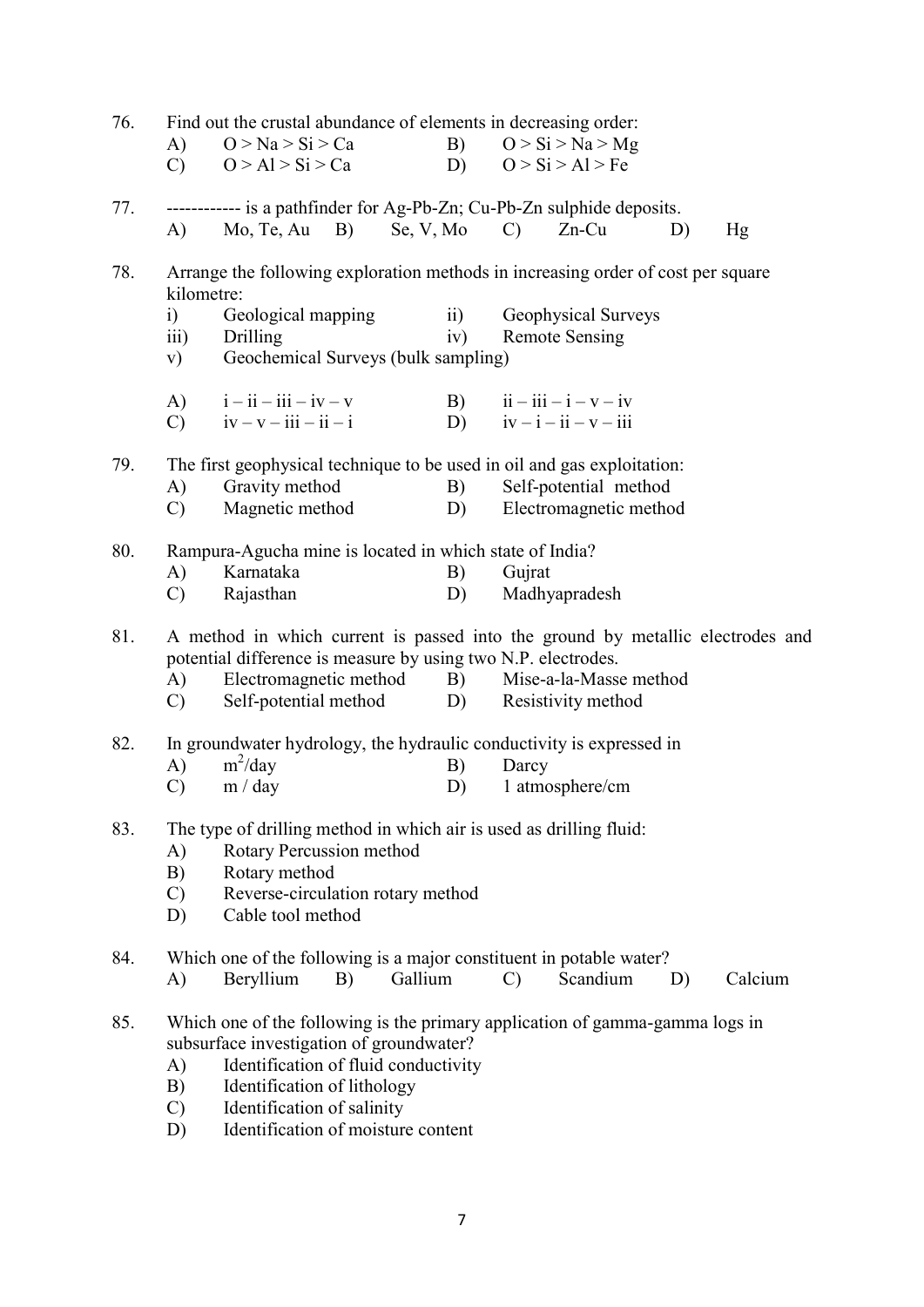| 86. | A)<br>B)<br>$\mathbf{C}$<br>D) | Which one of the following is <b>NOT</b> a method for controlling saline water intrusion?<br>Modification of pumping pattern<br>Artificial recharge<br>Subsurface barrier<br>Relocation of wells |    |                  |                                          |               |                                                                                                                                            |    |                  |
|-----|--------------------------------|--------------------------------------------------------------------------------------------------------------------------------------------------------------------------------------------------|----|------------------|------------------------------------------|---------------|--------------------------------------------------------------------------------------------------------------------------------------------|----|------------------|
| 87. | A)                             | Granite                                                                                                                                                                                          | B) | Marble           |                                          | $\mathcal{C}$ | The rock which allows groundwater to flow by obeying Darcy's law:<br>Sandstone                                                             | D) | Shale            |
| 88. | A)                             | -------- is the reservoir rock for petroleum in Bombay High.<br>Sandstone                                                                                                                        | B) | Limestone        |                                          | $\mathcal{C}$ | Shale                                                                                                                                      | D) | Quartzite        |
| 89. | A)<br>$\mathcal{C}$            | Electrical conductivity of groundwater is related to ---------<br>Storativity<br>Permeability                                                                                                    |    |                  | Specific yield<br>Total dissolved solids |               |                                                                                                                                            |    |                  |
| 90. | $\mathbf{A}$                   | The absolute age of the great Cenomanian transgression:<br>98 Ma                                                                                                                                 | B) | 65 Ma            |                                          | $\mathcal{C}$ | 550 Ma                                                                                                                                     | D) | 240 Ma           |
| 91. | A)<br>$\mathcal{C}$            | Karnataka<br>Goa                                                                                                                                                                                 |    |                  | B)<br>D)                                 | Kerala        | The state from which Lameta beds carrying fossils of dinosaur eggs is reported:<br>Madhya Pradesh                                          |    |                  |
| 92. | A)                             | $1000 \text{ m}$                                                                                                                                                                                 | B) | $2000 \text{ m}$ |                                          | $\mathcal{C}$ | What is the approximate composite thickness of the Deccan Volcanics?<br>3000 m                                                             | D) | $4000 \text{ m}$ |
| 93. | A)<br>$\mathcal{C}$            | Mammalian fauna<br>Reptiles                                                                                                                                                                      |    |                  | B)<br>D)                                 |               | Middle Siwalik Group of Himachal Pradesh is characterized by the presence of ------.<br>Remains of Ramapithecus<br>None of the above       |    |                  |
| 94. | A)                             | Bhander                                                                                                                                                                                          | B) | Raipur           |                                          | $\mathcal{C}$ | Which one of the following is NOT a Group under the Vindhyan Supergroup?<br>Rewa                                                           | D) | Kaimur           |
| 95. | A)<br>$\mathcal{C}$            | The rate of recharge<br>The rate of discharge                                                                                                                                                    |    |                  | B)<br>D)                                 |               | The mean or average water velocity at any point along a river is defined as -------.<br>The rate of runoff<br>None of the above            |    |                  |
| 96. | A)                             | waves rush up and expend the last of their energy.<br>Swash zones B)                                                                                                                             |    | Surf zones       |                                          | $\mathcal{C}$ | ---------- are flat backshore areas on beaches, formed by deposition of sediment as<br>Breaker zones D)                                    |    | <b>Berms</b>     |
| 97. | A)<br>$\mathcal{C}$            | pollute surface water resources is termed as:<br>Heavy metal pollution<br>Acid mine drainage                                                                                                     |    |                  | B)<br>D)                                 |               | Water with high concentration of sulphuric acid that drains from some mining areas to<br>Hazardous chemical pollution<br>None of the above |    |                  |
| 98. | A)                             | above the surface of the earth.<br>10-15 km                                                                                                                                                      | B) | 20-25 km         |                                          | $\mathcal{C}$ | The highest concentration of stratospheric ozone occur from approximately ---- km<br>30-35 km                                              | D) | $0-10$ km        |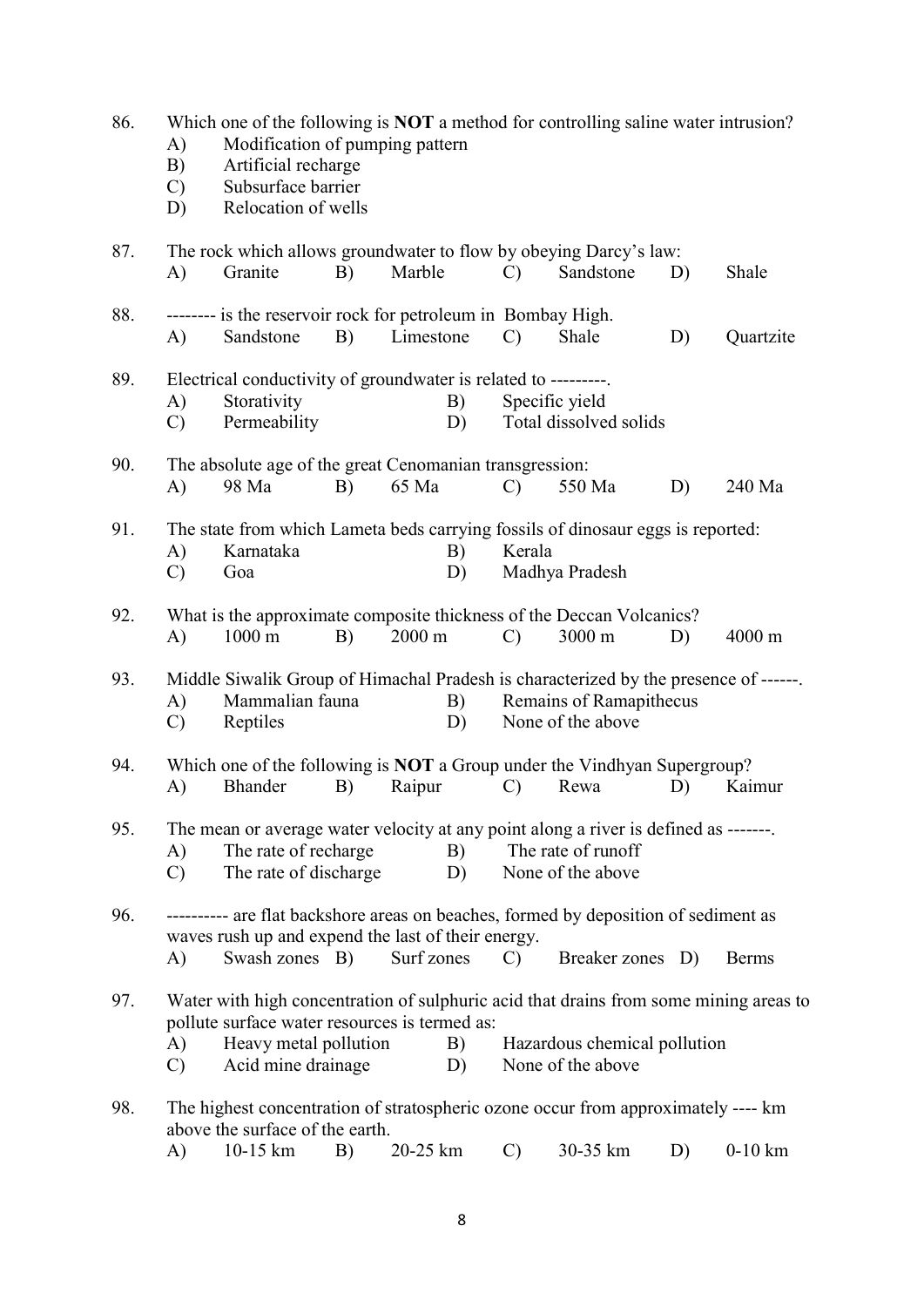| 99.  | A)                                                                                                                                                                | Which one of the following is <b>NOT</b> a gaseous pollutant?<br>SO <sub>2</sub>                                                   | B)                                                                                                                | $H_2S$    |          | $\mathcal{C}$                                                                                                                                                                                                | $\rm CO$                                                   | D) | $N_2$        |  |
|------|-------------------------------------------------------------------------------------------------------------------------------------------------------------------|------------------------------------------------------------------------------------------------------------------------------------|-------------------------------------------------------------------------------------------------------------------|-----------|----------|--------------------------------------------------------------------------------------------------------------------------------------------------------------------------------------------------------------|------------------------------------------------------------|----|--------------|--|
| 100. | A)                                                                                                                                                                | The type of river that keeps its course by valley deepening during uplift:<br>Antecedent                                           | B)                                                                                                                | Susequent |          | $\mathcal{C}$                                                                                                                                                                                                | Consequent                                                 | D) | Insequent    |  |
| 101. | A)<br>$\mathcal{C}$                                                                                                                                               | The mode of transport of Clay:<br>Inertia suspension<br>Colloidal suspension                                                       |                                                                                                                   |           | B)<br>D) | Traction                                                                                                                                                                                                     | Viscous suspension                                         |    |              |  |
| 102. | A)<br>$\mathcal{C}$                                                                                                                                               | Diurnal tide                                                                                                                       | Which one of the following tides recur at intervals of twelve and half hours?<br>B)<br>Quarter-diurnal tide<br>D) |           |          |                                                                                                                                                                                                              | Semi-Diurnal tide<br>Neap tide                             |    |              |  |
| 103. | A)<br>$\mathcal{C}$                                                                                                                                               | Which one of the following is <b>NOT</b> a factor for modifying the Ocean currents?<br>Salinity<br>Seasonal variations             |                                                                                                                   |           | B)<br>D) |                                                                                                                                                                                                              | Direction and shape of the coast line<br>Bottom topography |    |              |  |
| 104. | A)<br>$\mathcal{C}$                                                                                                                                               | Petrological Microscope<br><b>XRF</b>                                                                                              |                                                                                                                   |           | B)<br>D) | Which one of the following is an analytical technique through which it identifies the<br>chemical functional group present in the sample and also the types of bonds in it?<br>Infra-red Spectrometry<br>AMS |                                                            |    |              |  |
| 105. | A)                                                                                                                                                                | The mineral which possesses the properties such as heat resistance, light weight,<br>elasticity and radiation resistance:<br>Quarz | B)                                                                                                                | Feldspar  |          | $\mathcal{C}$                                                                                                                                                                                                | Graphite                                                   | D) | Magnetite    |  |
| 106. | A)                                                                                                                                                                | A contour line connecting all points of equal depth below the water surface is termed as:<br>Isostasy                              | B)                                                                                                                | Isobath   |          | $\mathcal{C}$                                                                                                                                                                                                | Isochron                                                   | D) | Isohaline    |  |
| 107. | A)                                                                                                                                                                | The primary unit of lithostratigraphy:<br>Group                                                                                    | B)                                                                                                                | Member    |          | $\mathcal{C}$                                                                                                                                                                                                | Formation                                                  | D) | <b>Bed</b>   |  |
| 108. | A)<br>$\mathcal{C}$                                                                                                                                               | The silicate structure by which Garnet forms:<br>Phyllosilicate<br>Inosilicate                                                     |                                                                                                                   |           | B)<br>D) | Orthosilicate<br>Cyclosilicate                                                                                                                                                                               |                                                            |    |              |  |
| 109. |                                                                                                                                                                   | The vertical distance between corresponding lines in the two fracture surfaces of a<br>disrupted stratum is:                       |                                                                                                                   |           |          |                                                                                                                                                                                                              |                                                            |    |              |  |
| 110. | Throw<br>Heave<br>B)<br>A)<br>Older rocks surrounded by younger rocks in normal sequence is called<br>Outlier<br>A)<br>B)<br>Nonconformity<br>$\mathcal{C}$<br>D) |                                                                                                                                    |                                                                                                                   |           |          | $\mathcal{C}$<br>Inlier                                                                                                                                                                                      | Strike<br>Angular unconformity                             | D) | Apparent dip |  |
| 111. | A)<br>$\mathcal{C}$                                                                                                                                               | Atmospheric Window<br>Aerotriangulation                                                                                            |                                                                                                                   |           | B)<br>D) | The wavelength for which the atmosphere is transparent is called -------.<br><b>Spatial Resolution</b><br>Air-to-Ground correlation                                                                          |                                                            |    |              |  |